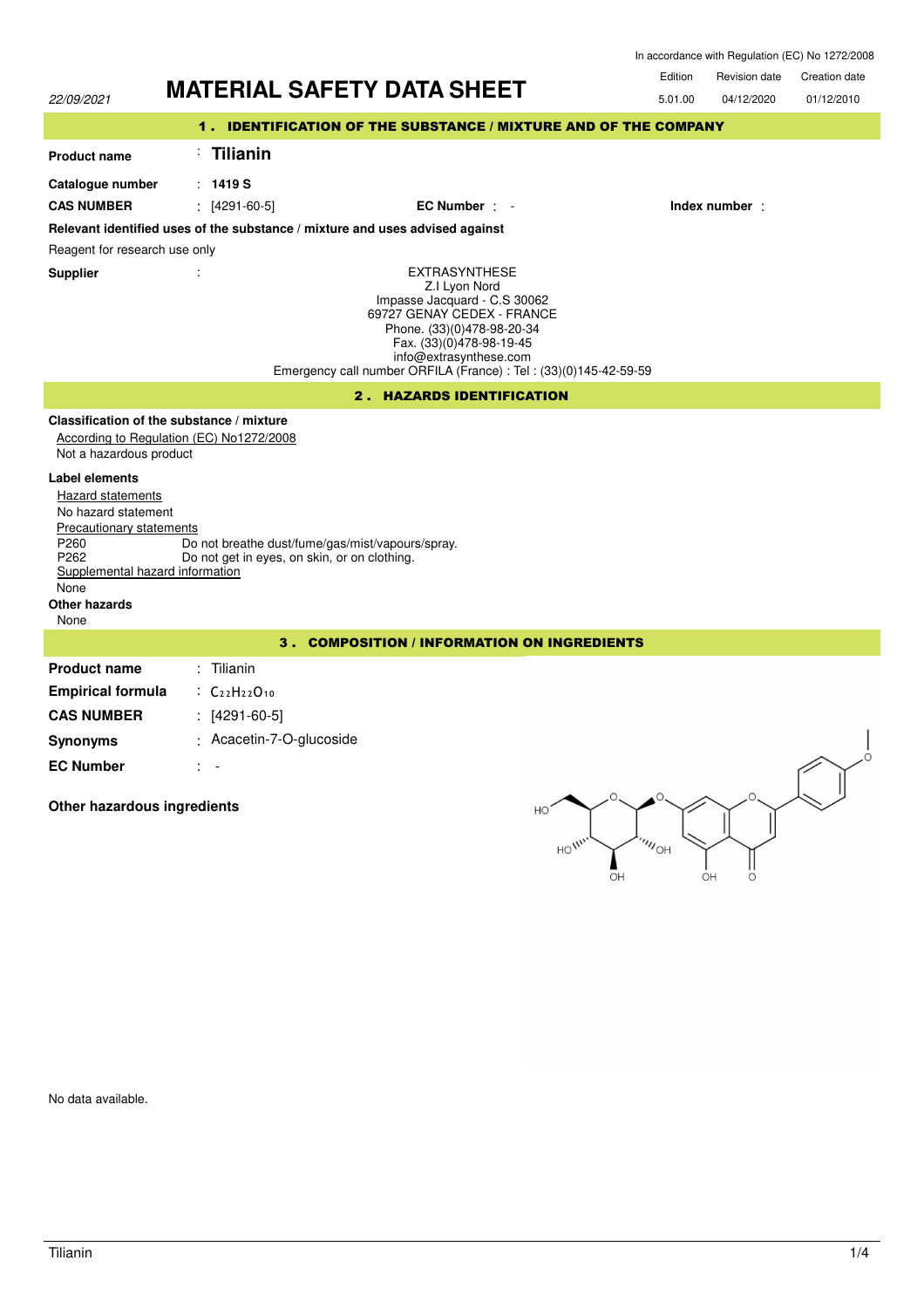#### 4 . FIRST AID MEASURES

### **Inhalation**

In case of inhalation, move the victim to fresh air. If breathing is difficult, put the victim on oxygen. If breathing stops, carry out artificial respiration.

# **In case of skin contact**

Wash thoroughly with water and soap.

### **In case of eye contact**

Rinse well with plenty of water for at least 15 minutes.

### **Ingestion**

Do not make an unconscious person vomit or swallow anything. Rinse the mouth thoroughly with water.

5 . FIRE-FIGHTING MEASURES

### **Extinguishing media**

Carbon dioxide, dry powder.

#### **Special hazards arising from the substance**

Harmful/toxic vapours, carbon oxides may be released during the fire.

### **Advise for fire-fighters**

Wear an autonomous breathing apparatus and suitable protection clothing against chemical agents.

### 6 . ACCIDENTAL RELEASE MEASURES

### **Personal precautions**

Use personal protective equipment. Evacuate the personnel from the contaminated zone. Ensure adequate ventilation.

#### **Environnemental precautions**

Keeping away from drains, surface and ground waters.

#### **Methods and materials for containment and cleaning up**

Clean up without creating dust and place in adapted and sealed containers for elimination. Wash the contaminated aera with water and soap. Confine washing water and dispose of it complying with the local regulations. After cleaning, quickly eliminate traces of water with a product absorbing liquids (for example : sand, sawdust, universal binder, Kieselguhr).

# 7 . HANDLING AND STORAGE

#### **Precautions for safe handling**

Avoid formation of dust. Avoid contact with skin and eyes. During handling, wear suitable personal protective equipment (see section 8). Follow the normal measures for preventive fire protection.

### **Specific handling**

No data available.

### **Specific end use(s)**

No data available

#### **Conditions for safe storage, including any incompatibilities**

Store in a cool well-ventilated place. Keep container tightly closed in a dry place away from light.

#### Store at <+8°C

8 . EXPOSURE CONTROL/PERSONAL PROTECTION

### **Respiratory protection**

Wear imperatively an appropriated mask/respirator, tested and approved by standards such as NIOSH (US) or CEN (EU).

### **Hand protection**

Handle with protective gloves. The selected gloves have to satisfy the specifications of EU Directive 89/686/EEC and the standard EN 374 derived from it.

#### **Eye protection**

Wear safety glasses.

### **Skin protection**

Wear suitable protective clothing according to the quantity and the level of activity of the substance at the workplace.

### 9 . PHYSICAL AND CHEMICAL PROPERTIES

#### **Information on basic physical and chemical properties**

| Physical state        | : Powder             |
|-----------------------|----------------------|
| Color                 | : Slightly yellow    |
| Solubility in         | : No data available. |
| Melting point         | : No data available. |
| Initial boiling point | : No data available. |
| Flash point           | : No data available. |
| рH                    | : No data available. |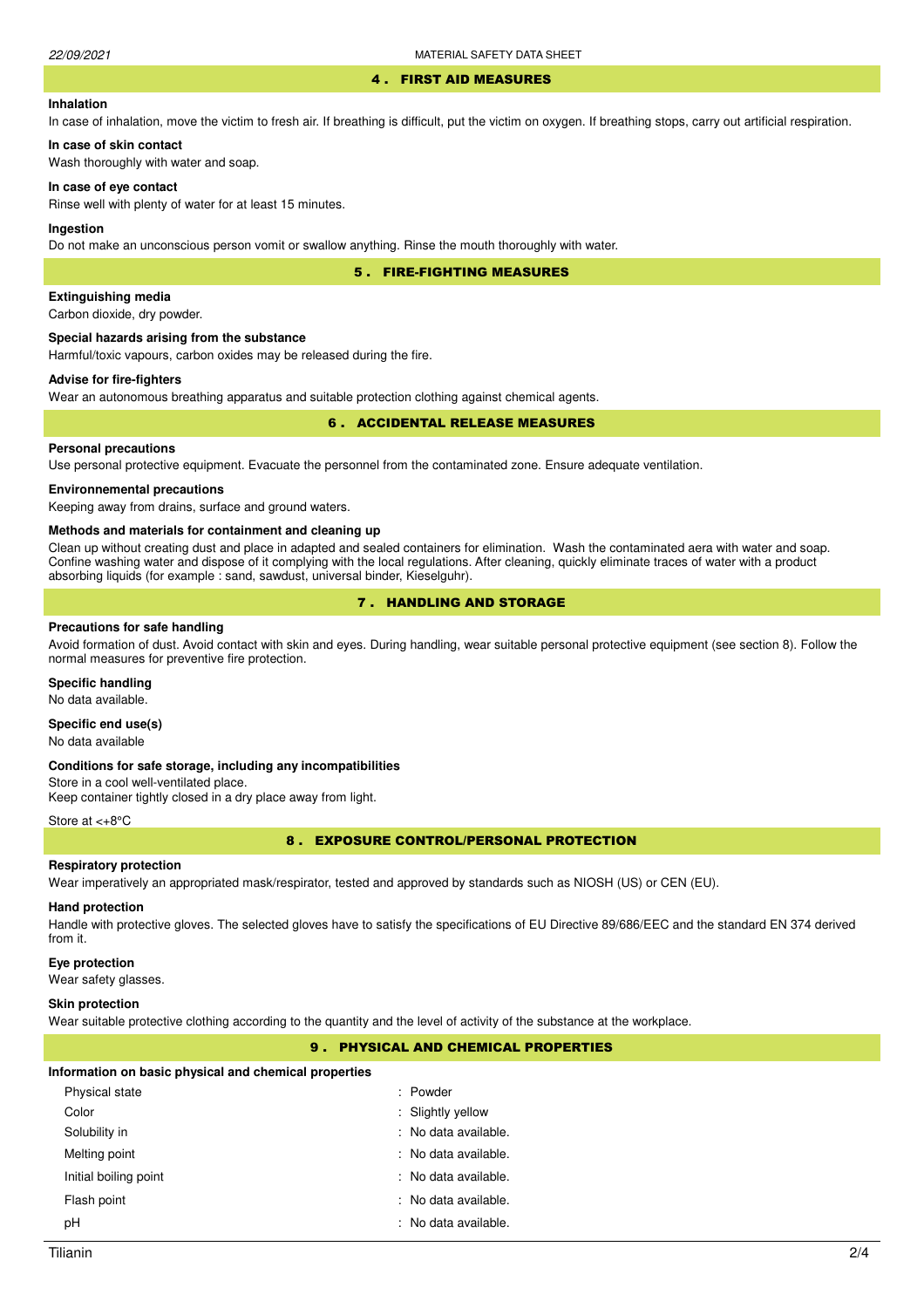| 22/09/2021                             | MATERIAL SAFETY DATA SHEET |  |
|----------------------------------------|----------------------------|--|
| Partition coefficient: n-octanol/water | No data available.         |  |
| Auto-ignition temperature              | No data available.         |  |

Decomposition temperature No data available.

Viscosity : No data available.

# **Other information**

### No data available

10 . STABILITY AND REACTIVITY

# **Reactivity**

No data available.

### **Chemical stability**

Stable under recommanded storage conditions.

### **Possibility of hazardous reactions**

No hazardous reactions during storage and handling complying with the instructions.

**Conditions to avoid**

No data available.

#### **Incompatible materials**

No data available.

#### **Hazardous decomposition products**

No hazardous decomposition products if the instructions for handling and storage are respected. During high overheating of the substance or during a fire, hazardous decomposition products may be produced.

11 . TOXICOLOGICAL INFORMATION

### **Acute oral toxicity**

No data available.

#### **Acute dermal toxicity**

No data available.

### **Acute inhalation toxicity**

No data available.

### **Skin Corrosion**

No data available.

#### **Skin Irritation**

No data available.

# **Serious Eye Damage**

No data available.

### **Eye Irritation**

No data available.

# **Respiratory Sensitisation**

No data available.

## **Skin Sensitisation**

No data available.

### **Germ Cell Mutagenicity**

No data available.

### **Carcinogenictiy**

No data available.

### **Reproductive Toxicity**

No data available.

# **Specific Target Organ Toxicity - Single Exposure**

No data available.

### **Specific Target Organ Toxicity - Repeated Exposure**

No data available.

# **Aspiration Hazard**

No data available.